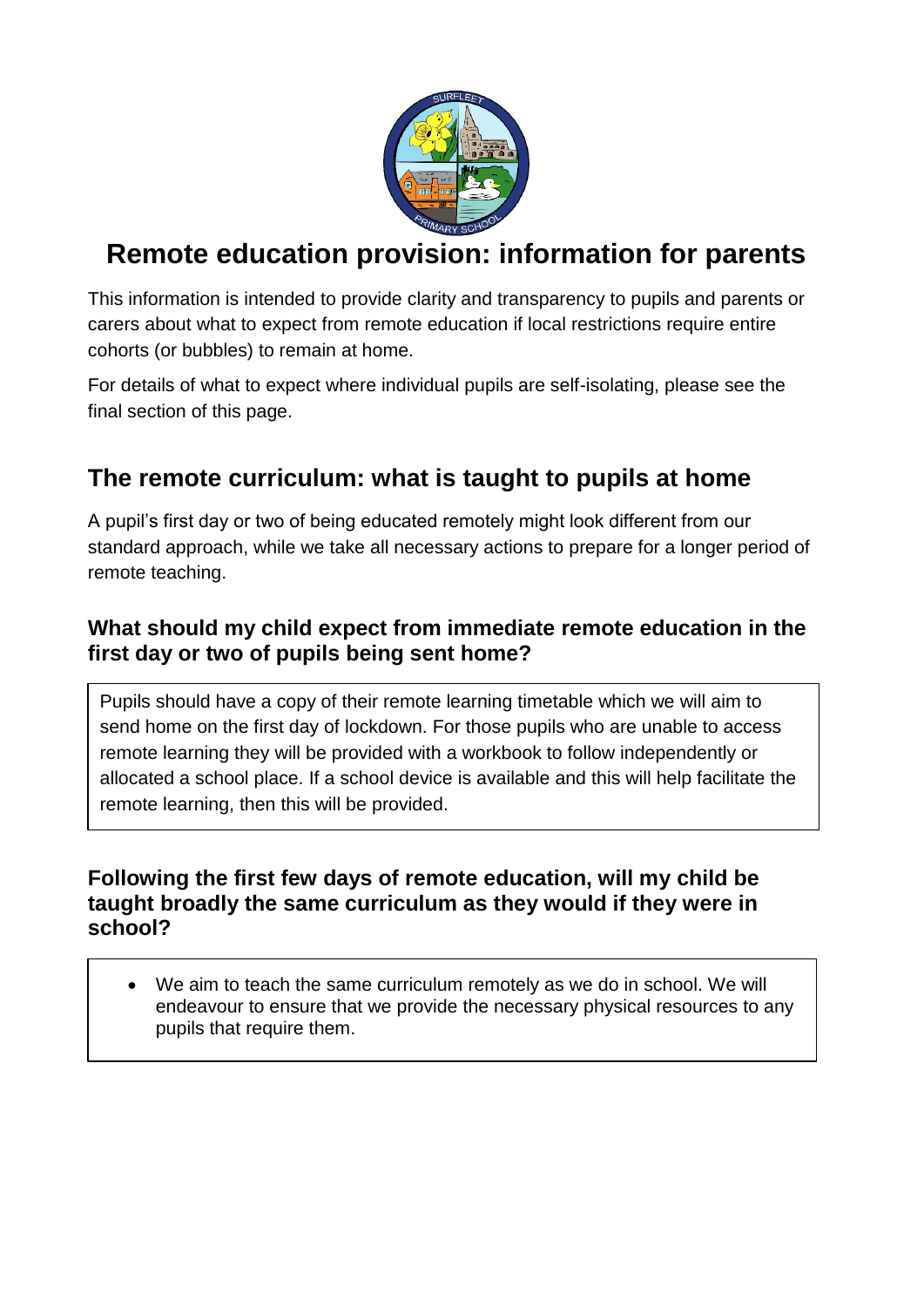# **Remote teaching and study time each day**

## **How long can I expect work set by the school to take my child each day?**

We expect that remote education (including remote teaching and independent work) will take pupils broadly the following number of hours each day:

| Primary school-aged pupils | Willow Class (Rec/Y1)<br>Daily live lessons and activities will be<br>timetabled for 3-4 hours. |
|----------------------------|-------------------------------------------------------------------------------------------------|
|                            | Maple Class (Y2/Y3)<br>Daily live lessons and activities will be<br>timetabled for 4 hours.     |
|                            | Oak Class (Y4/5/6)<br>Daily live lessons and activities will be<br>timetabled for 4-5 hours.    |

## **Accessing remote education**

### **How will my child access any online remote education you are providing?**

You will complete the majority of lessons through Seesaw and live lessons/input will be facilitated through Microsoft Teams. For pupils that are unable to access live lessons in real time, all instructions will be available on Seesaw. Parents and children can seek further support from their class teacher via Seesaw.

### **If my child does not have digital or online access at home, how will you support them to access remote education?**

We recognise that some pupils may not have suitable online access at home. We take the following approaches to support those pupils to access remote education:

- For pupils without sufficient devices at home they can apply to the school to lend them a laptop or iPad. Parents will be required to complete a loan agreement with the school and will be responsible for the security of the device whilst it is being borrowed. Devices are very limited therefore we will require parents to discuss their needs with Mr Chipperfield in the first instance.
- If there is a lack of appropriate broadband access at home, parents should discuss this with Mr Chipperfield with a view to the school providing printed materials.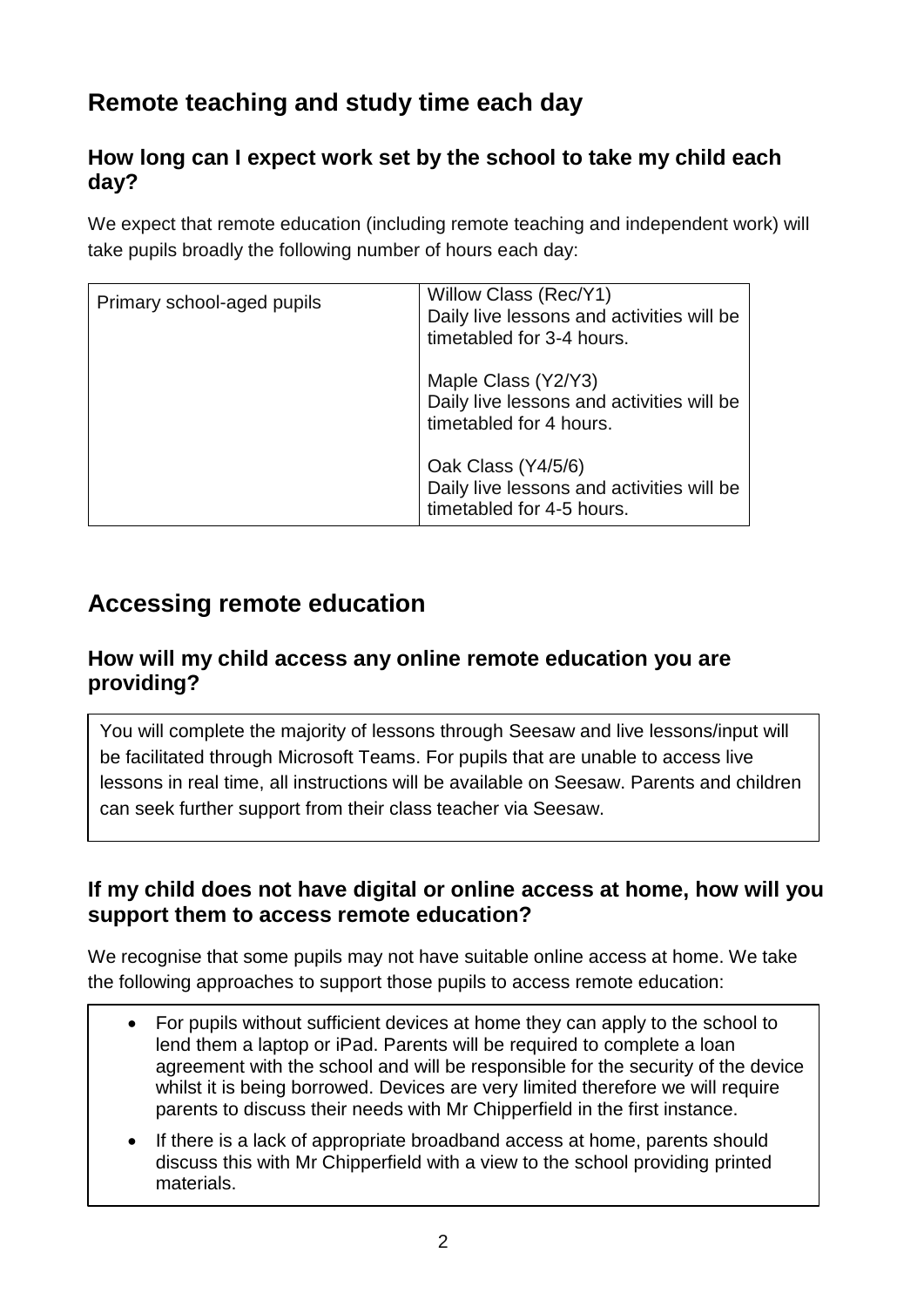## **How will my child be taught remotely?**

We use a combination of the following approaches to teach pupils remotely:

- live teaching (online lessons)
- Seesaw website for sharing and uploading learning activities and lesson support.
- recorded teaching (e.g. Oak National Academy lessons, video/audio recordings made by teachers)
- printed paper packs produced by teachers (e.g. workbooks, worksheets)
- textbooks and reading books pupils have at home
- TT Rock stars for learning of timetables

## **Engagement and feedback**

#### **What are your expectations for my child's engagement and the support that we as parents and carers should provide at home?**

- It is our expectation that all pupils access remote learning. We would ask parents to support their children to access live teaching wherever possible. If children are not able to access this in real time we would ask parents to establish a timetable that allows their children to access the lessons on Seesaw and seek support within the school day..
- It is not acceptable for children not to access learning

### **How will you check whether my child is engaging with their work and how will I be informed if there are concerns?**

- We will take a register for each on line session so that we are aware of who is accessing the live sessions. We will also check daily the work that children upload onto Seesaw
- If we cannot see the evidence that children are accessing the learning we will call you to see what further support we are able to give. We will consider this engagement on a weekly basis and more often if staffing allows.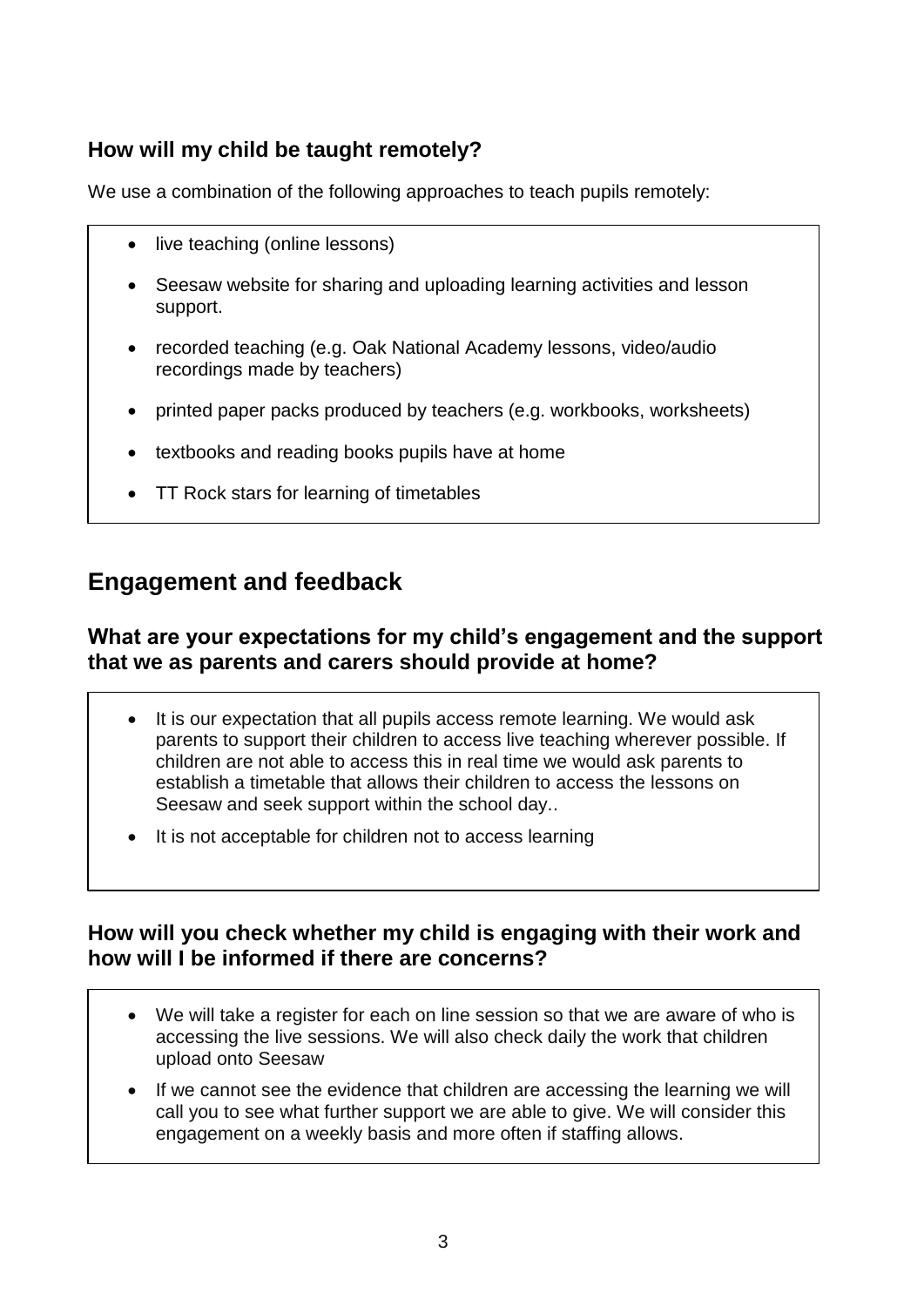## **How will you assess my child's work and progress?**

Feedback can take many forms and may not always mean extensive written comments for individual children. For example, whole-class feedback or quizzes marked automatically via digital platforms are also valid and effective methods, amongst many others. Our approach to feeding back on pupil work is as follows:

- We will feedback to children within lessons on Microsoft Teams.
- We will also feedback to the work children submit on Seesaw.

## **Additional support for pupils with particular needs**

## **How will you work with me to help my child who needs additional support from adults at home to access remote education?**

We recognise that some pupils, for example some pupils with special educational needs and disabilities (SEND), may not be able to access remote education without support from adults at home. We acknowledge the difficulties this may place on families, and we will work with parents and carers to support those pupils in the following ways:

- We will provide differentiated work, if appropriate, in order to meet the needs of all pupils with SEND.
- We will consider which resources we are able to distribute to individuals in order to support SEND children in effectively learning at home.
- We will also support some pupils through individual Teams sessions to either catch up or support their individual education plans if staffing allows.
- The SENDCo will contact the parents of pupils with SEND on a weekly basis to see if further support is required.

# **Remote education for self-isolating pupils**

Where individual pupils need to self-isolate but the majority of their peer group remains in school, how remote education is provided will likely differ from the approach for whole groups. This is due to the challenges of teaching pupils both at home and in school.